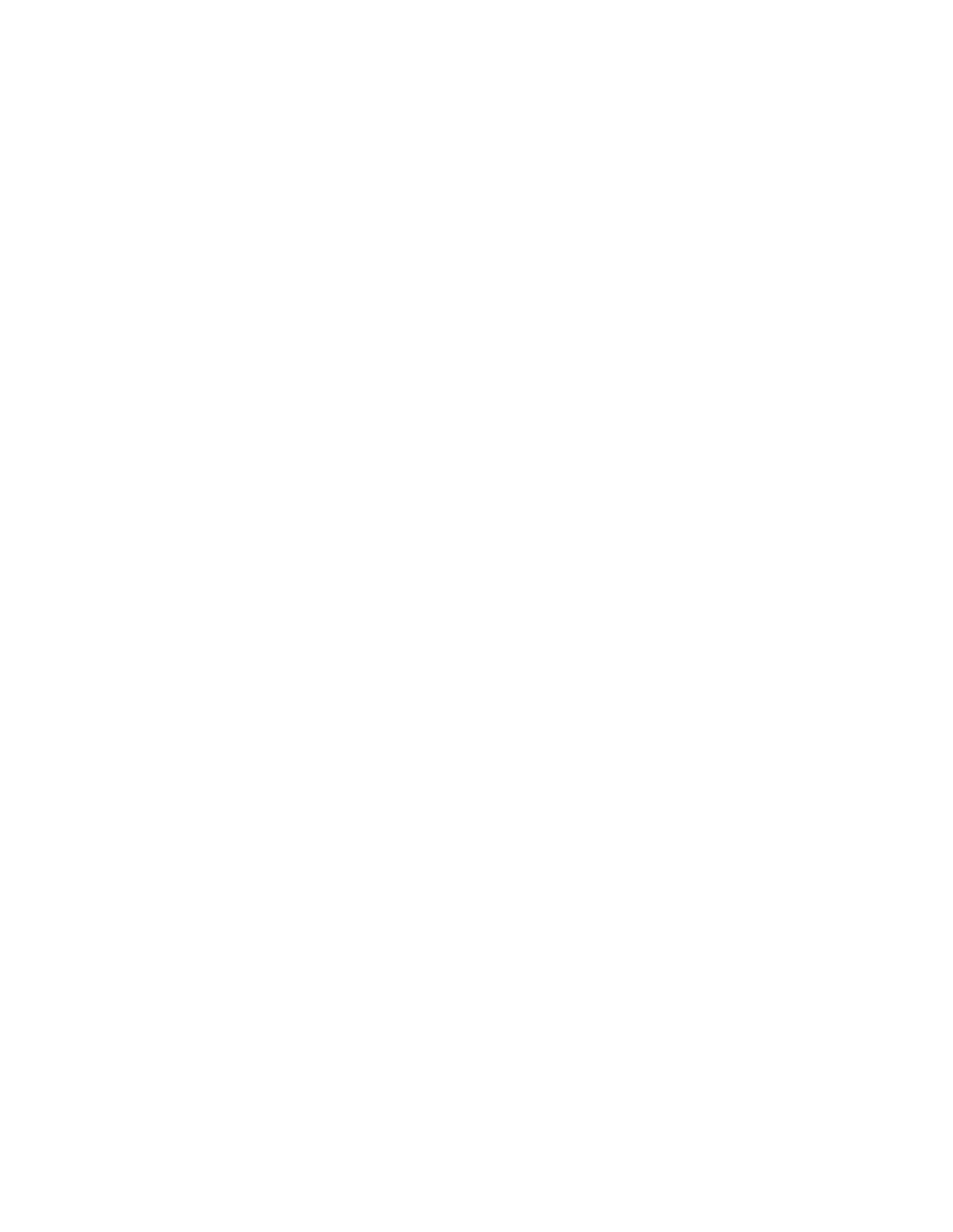## CONTENTS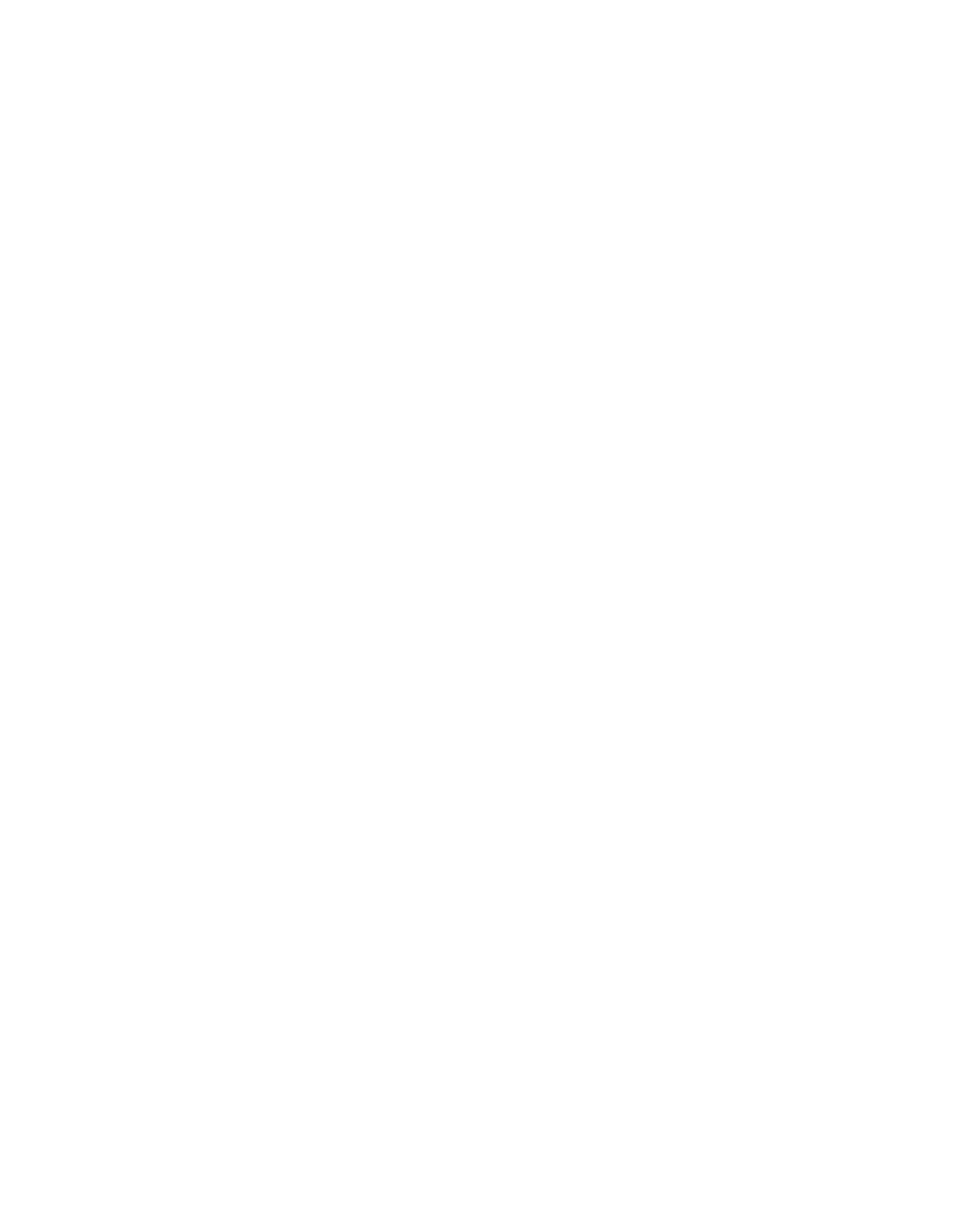### F O R W A R D

About 10 years back one of our franchisees had all his belongings lost in a fire in the Conejo Valley in CA. adjacent to the Santa Monica Mountains. He was not alone as whole neighborhoods and 10's of thousands of acres were destroyed in under two days.

The following year the fires were back bigger than ever before. This time half the city of 100,000 people were in danger with half of Malibu, CA over the hill isolated by the fires. Many lost their homes and few lost their lives unable to get out of the canyons in time. The fire moved so fast there was little time to escape. Some recent fires were believed to be arson related, although no one was ever caught. The fires of January 2003 in Malibu, CA threatened many homes and businesses.

That is when The Car Wash Guys, founded by Lance Winslow, decided that they would get involved. Although many of us live in very green areas, where fires have a tough time getting started, once they do get going they generate their own wind and heat and little stands in their way. The most important strategy is to catch them early. Of the nearly 20,000 brush fires annually in the Western States in the Forest Regions, few ever get out of control, but the ones that do we all remember. **By uniting the entire community and working together we can decrease the number of fires intentionally started and a better response to those that are started by negligence or by mother-nature (such as lightening).** We must work hard to preserve our area and make our community one of the best places in the World, a person could ever hope to live. We have a great community and we intend to guard it against the loss from fire. We want our community to be the greatest in our state and our citizens, friends and families to know that we are all looking out for them and they are looking out for us. No longer will the temptation exist for an unethical situation to occur from an arsonist. Arsonists will know that our town is a no fly zone and that it is not only a police car, fire department vehicle or the USDA Forestry Service truck that they need to be concerned about. They will be caught if they attempt anything by the first person who sees them. The flower delivery truck, the school bus driver, an electrician, a plumber, a real estate agent; anyone and everybody will be observing while driving around in their normal course of business. With this same group of people we too wish to interact with Mother Nature to keep the natural forest fires to a minimum. We intend to protect our families, homes and beautiful serene area from devastation that can be prevented or quickly contained.

- *Stephenie A. Glas*

- *Lance Winslow II*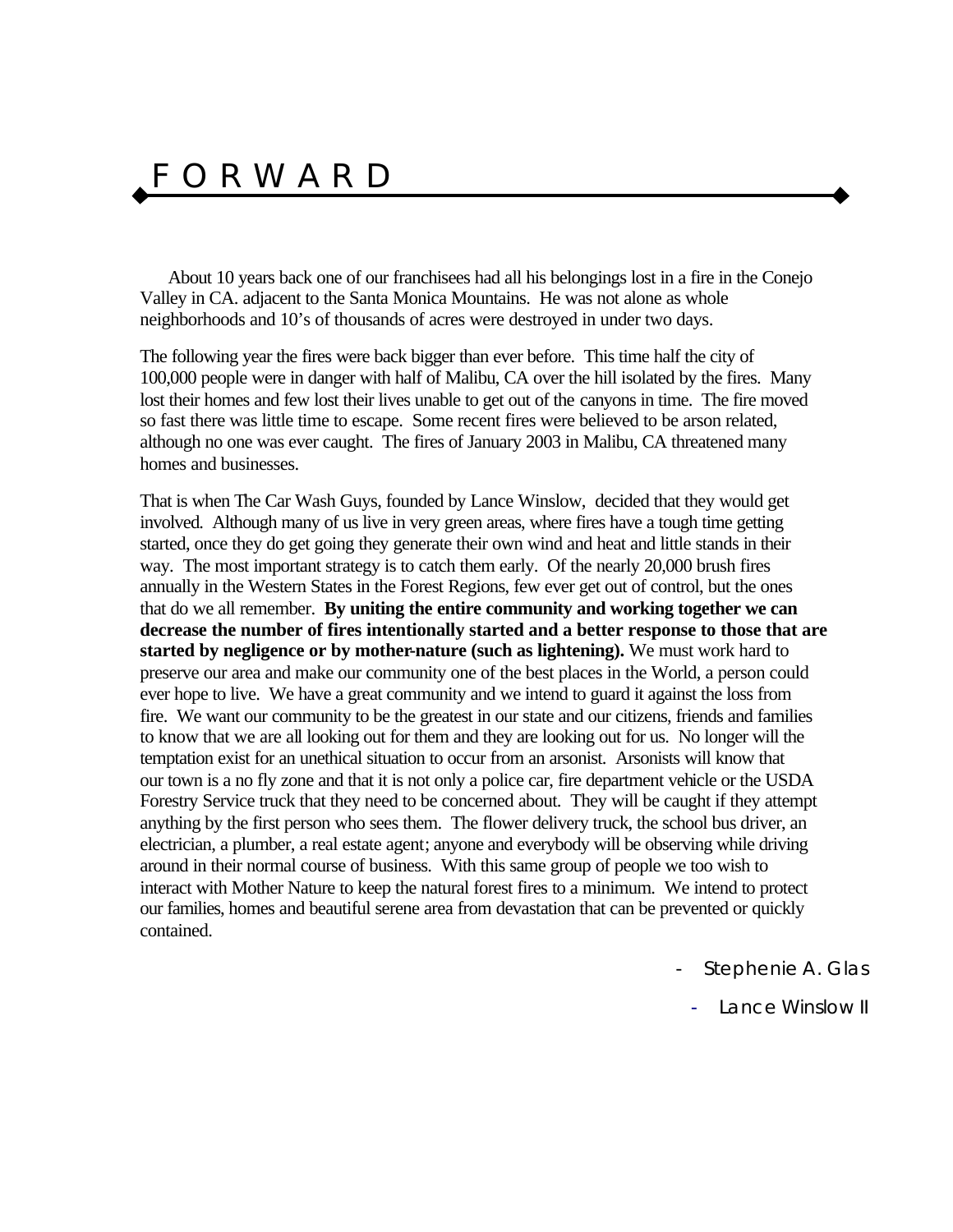**Mission Statement:** *To help our local fire departments, USDA Forest Service and police department by becoming the eyes and ears of the community. To establish a power of presence and thus increasing the visibility of our prevention and enforcement services. To establish a zone for arsonists where the risk of being caught is too high for them to practice their profession. To unite the business community and Chamber of Commerce with the citizens and the local government. To be proactive in law enforcement. To empower people to remain in control of their communities. To reduce potential losses from fire and to keep property value high.*

People who have jobs, which require extensive travel through local communities (like delivery services, real estate agents, and utility companies) are often in positions where they may witness crimes in action or suspicious behavior. Sometimes, just by being in a particular area at just the right time, they may even unknowingly act as a deterrent for criminal activity. The Neighborhood Arson Mobile Watch program seeks to enhance a community's prevention and containment strategy by providing concerned citizens, whose professions require extensive driving, with proper training and signage materials to even further deter criminal acts and stop fire outbreaks quickly.

Learning how to recognize suspicious behavior and knowing which local authorities to contact is one of the key components of the training. Just knowing the correct phone number, rather than dialing 911, can greatly reduce the amount of time it takes for the proper authorities to respond, and keep 911 lines open for other emergencies. Another key component of the program is providing magnetic signs on business and service vehicles, and use static cling stickers on other vehicles which read: "We report suspicious behavior to our local authorities." This lets potential arsonists know right away that they should not risk any illegal activity; a trained and aware crime watcher is in the area.

Each participant in the program attends a 30-minute seminar at the local Chamber of Commerce with a Community Relations Officer from the Police Department, Fire Marshall or USDA Forestry Service Community Prevention Advisor. They will receive a certificate and then be issued two magnetic signs or a set of static cling stickers for their car(s). We will ask participation from Chamber Members to start and as things prove to be effective we will increase participation and education of the process. We will alert the media to this program and give credit to the participants for helping our city or town. The participants will need some sort of two-way communication, such as a cellular phone, two-way radio with a dispatcher or wireless Internet access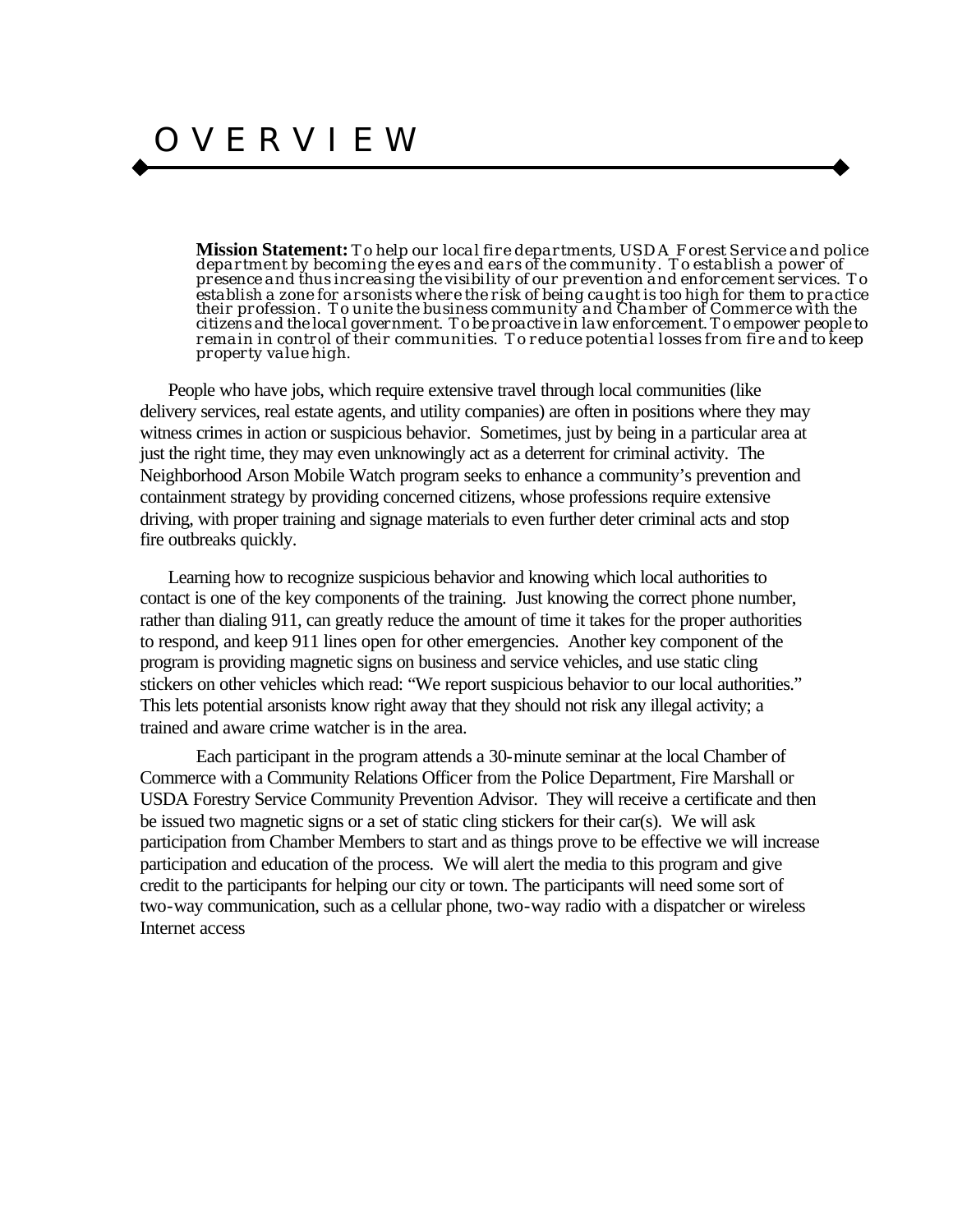## P A R T I C I P A N T S

A wide variety of participants are needed to launch a successful Neighborhood Arson Mobile Watch program. In this section, necessary participants are listed, along with a description of the kind of support needed from each. As many of you know, implementing a community-based project requires the interest, cooperation, and support of many people. But it all is definitely worthwhile!

Increasing the safety of a neighborhood benefits everyone from children and parents, to local businesses. Not only does reducing arson activities in our area increase everyone's quality of life, but it can also help increase property values. We are aiming for zero tolerance for arsons and quicker response from natural fires.

#### **CHAMBER OF COMMERCE**

The local Chamber of Commerce is the ideal organization to coordinate the program. They should be asked to help build interest in the program by announcing the program to its members at meetings, and running press releases in newsletters or membership mailings. (Be sure to check the press release section for samples). The Chamber of Commerce should also be requested to act as liaison between their members and the Local, State and Federal Agencies. They will need to schedule with the USDA Forestry Service, Fire Arson Criminology Department and Community Relations Officer of the Police Department a time to come and talk to their members, (more than one meeting may be necessary). Once the program is started, Chambers collect and keep track of participants and schedule training sessions, and issues certificates of completion to participants (a nice touch!). In addition to training, signage and print materials are needed. The Chamber can contract one of their members to make the magnetic signs and order the cling stickers with the imprinted logos, and print flyers. Other tasks that Chambers can perform to increase the success of the program are to create a list of target participants, send flyers to these targeted businesses and individuals, and alert media sources.

#### **FIRE DEPARTMENTS**

The Local Fire department will provide a Community Relations person to explain to participants the need to report arsonists and simple things you can do to minimize the potential exponential and aggressive natures of small containable fires until the fire department arrives with the proper tools to fight the fire. They will explain how to set up road blocks and secure easy access for fire vehicles to arrive. They can explain when to get out of there and which direction to go. They will also explain what the reality of your limits are based on the type of equipment in your vehicle.

#### **USDA FORESTRY SERVICE**

The USDAFS will explain what is being done, why the importance is, water tables, and this years potential exposure. They will provide hand outs and safety tips about what to do, where to go and where to tune in. They will discuss prevention, communication and nature. Every year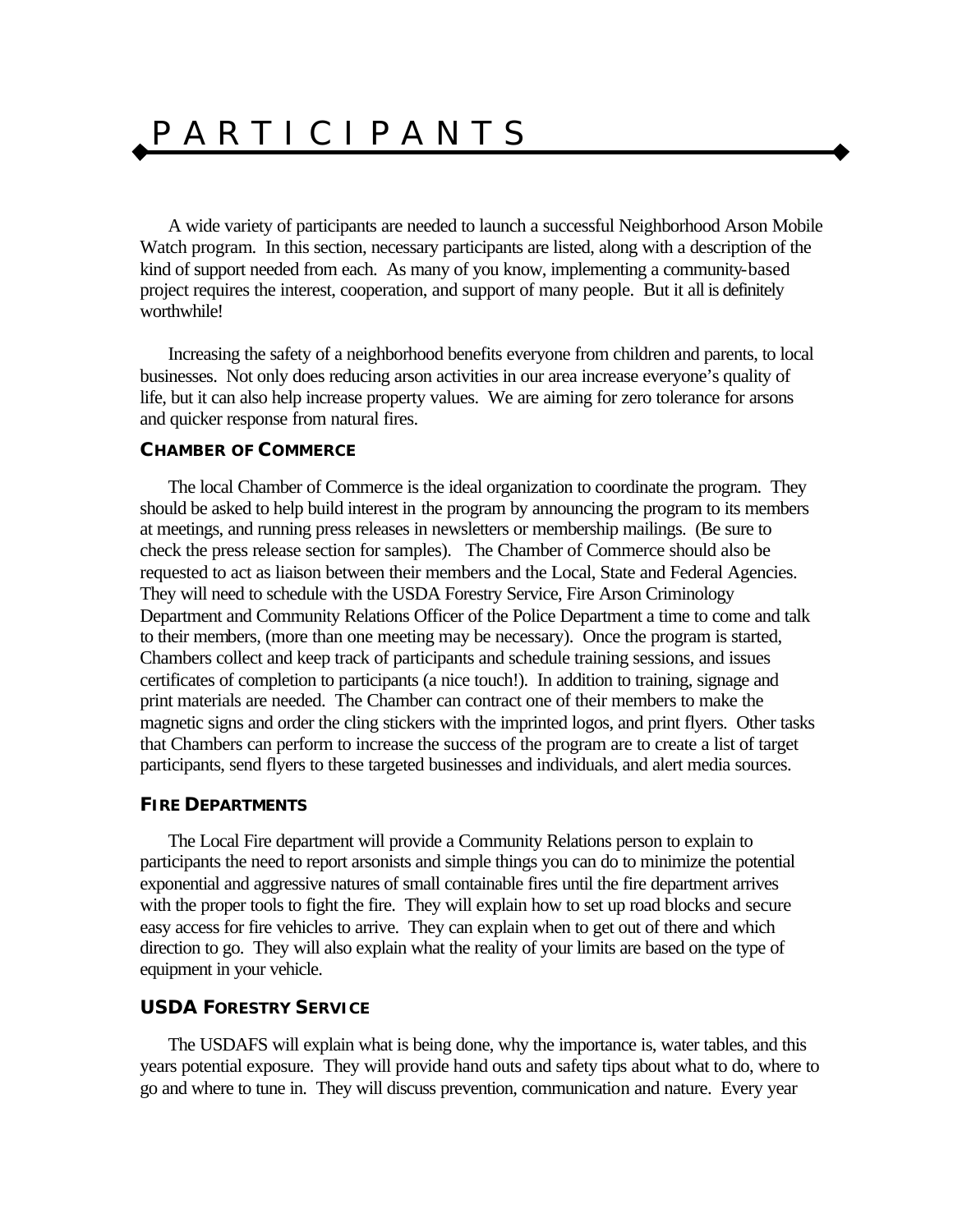the USDAFS does extensive research in prevention and data collection. This is information everyone should know who lives near forested areas, parks and mountainous area. The can provide the education that may help save the lives of you and your family.

#### **POLICE DEPARTMENT**

The Police department will provide a Community Relations person to explain to participants the need to report crimes and what is actually a crime. Arson is a crime, one of the worst possible crimes. The police can explain how to detect suspicious behavior from a potential arsonist. They will explain that if someone cuts you off on the Highway it is an unfortunate situation, but not a crime, and to limit phone calls to important things. Most importantly, they will explain that the participants are the eyes and ears of the Police, not vigilantes. The Police will also ask participants to have the police departments phone number programmed into their cellular phones and to only use the 911 feature for accidents involving arson activity, accident injuries and very serious things. The Police department will also give the certificates to participants once they have completed the seminar, which will be signed by police chief or local Community Relations Officer.

#### **CITY HALL**

City Council members will very likely endorse the project at a city council meeting and give a proclamation to the President of The Chamber of Commerce for the Chambers and local businesses service to community. Most cities or towns can allot at least \$2,500.00 towards the project for the signage. Donations for the remained can often be obtained large companies in the area. By announcing it at a city council meeting the program will receive the publicity it needs to get quality participants.

#### **MEDIA SUPPORT**

Local Radio stations are very supportive of the community. Request that they play public service announcements. Also, you will find that local newspaper will place flyers in the papers to announce the project, local cable stations will tape video of participants covering their jurisdiction, and interview seminar participants.

#### **ORGANIZING CHAIRPERSON**

This will be the person who provides the necessary phone calls and keeps all the different groups happy and coordinates the program. It is best to have a prominent volunteer type individual for this, someone who is already known for the community involvement; maybe even sits on a few non-profit boards and municipal committees. Someone everyone likes. The Chairperson will be in charge of making great quotes in the media, organizing participants and volunteers and scheduling meetings. Follow ups, thank you letters and personal invitations. Also keeping track of all the events and making agendas and cooperating with neighboring cities that follow this plan later. Other responsibilities include interfacing with non-profit groups to make sure they can participate, and contacting Board of Realtors, Rotary, Kiwanis, Optimist, Lions, Elks, clubs etc. In short, an ombudsman to council people, Mayor and City Manager.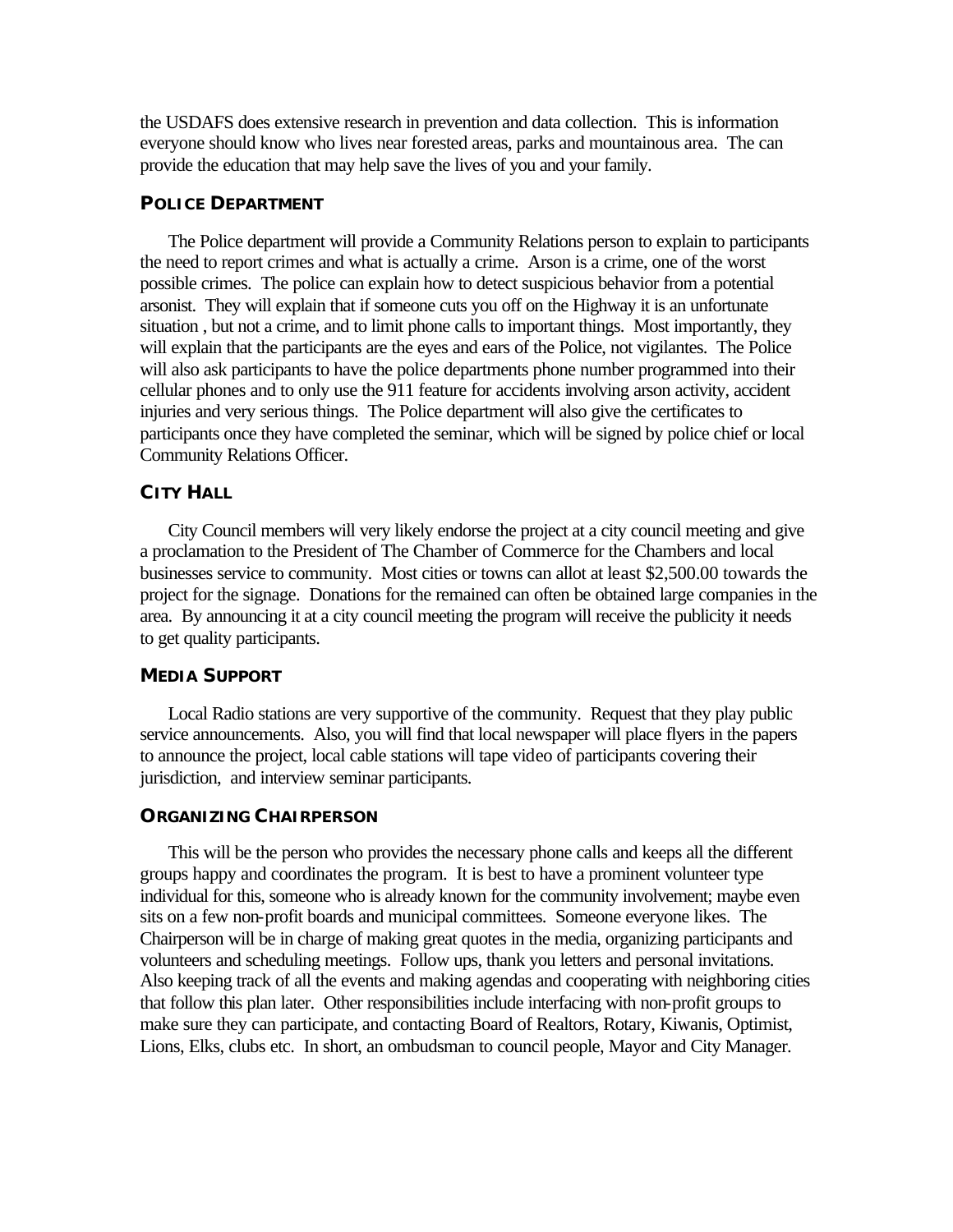#### **TARGET COMPANIES TO PARTICIPATE**

- $\triangleright$  Car Wash Guys Franchisee
- $\triangleright$  Air-Conditioning Companies
- $\triangleright$  Auto Parts Delivery Stores
- $\triangleright$  Beverage Companies
- $\triangleright$  Bread Companies
- $\triangleright$  Carpet Cleaning Companies
- $\triangleright$  Construction Companies
- $\triangleright$  Dominos Pizza Franchisee
- $\triangleright$  Flower Companies
- $\triangleright$  Garage Door Installers
- $\blacktriangleright$  Landscapers
- $\triangleright$  Local Maid Services
- $\triangleright$  Merry Maids Franchisee
- $\triangleright$  Milk Man
- $\triangleright$  Mobile Dog Groomers
- $\triangleright$  Office Supply Companies
- $\triangleright$  Painting Companies
- $\triangleright$  Plumbing Companies
- $\triangleright$  Pool Services
- $\triangleright$  Realtors
- $\triangleright$  Screen Mobile Franchise
- $\triangleright$  Security Companies
- $\triangleright$  Signage Companies
- $\triangleright$  Snap on Tool Franchisee
- $\triangleright$  Snow Removal Companies
- $\triangleright$  Soil Testing Companies
- $\triangleright$  Title Companies
- $\triangleright$  Tow Companies
- $\triangleright$  Transportation Companies
- $\triangleright$  Window Washing Companies

#### **QUASI-GOVERNMENT AGENCIES AND UTILITY COMPANIES TO PARTICIPATE**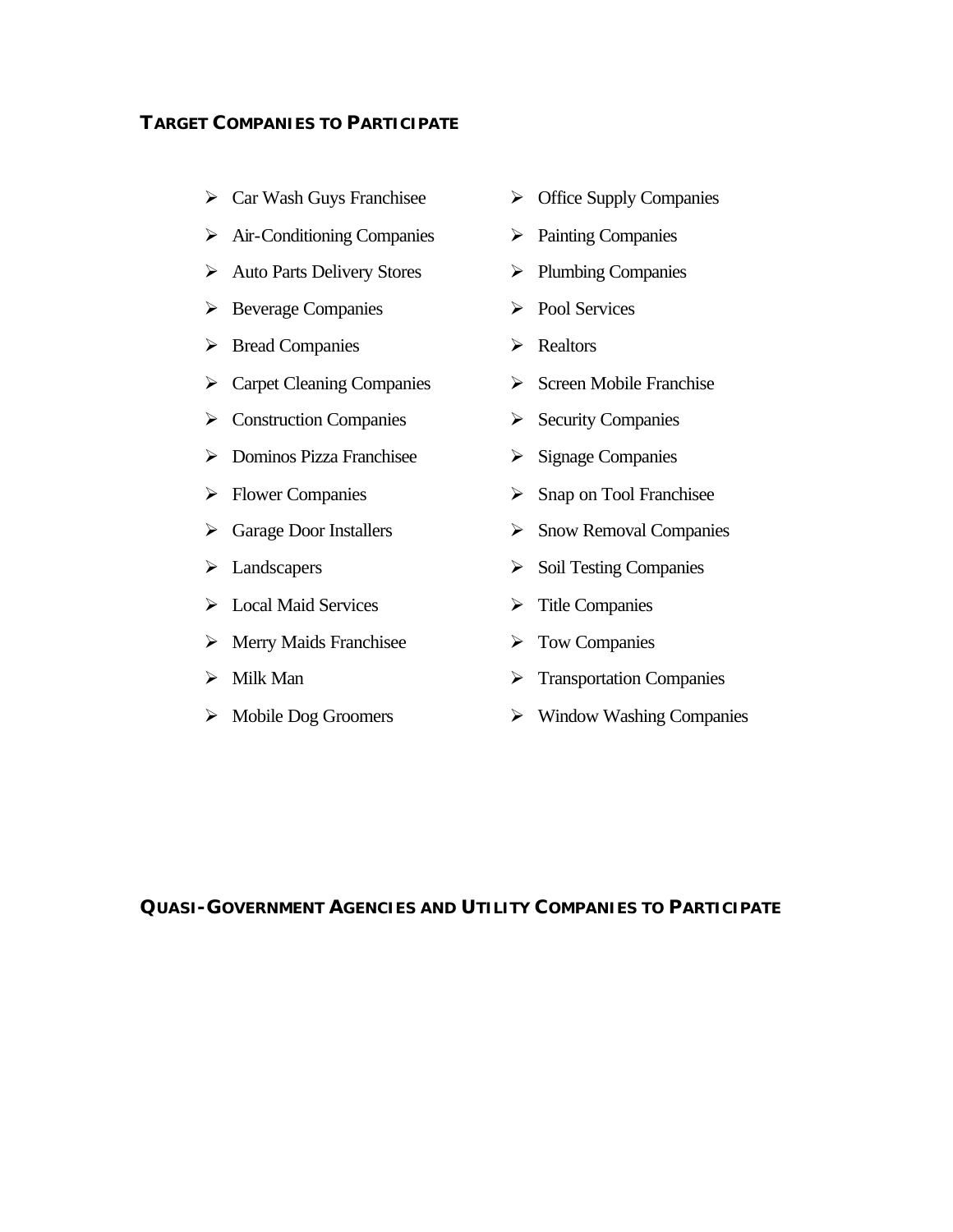- $\triangleright$  Ambulance Company
- $\triangleright$  Bus Company
- $\triangleright$  Cable Company
- $\blacktriangleright$  Electric Company
- $\triangleright$  Gas Company
- $\triangleright$  Telephone Company
- $\triangleright$  Trash and Refuse Company
- $\triangleright$  United State Post Office
- $\triangleright$  Utility Company



#### **GOVERNMENT AGENCIES TO ASK TO PARTICIPATE**

- $\triangleright$  Animal Control
- $\triangleright$  Code Enforcement Officers
- ÿ College District
- $\triangleright$  Department of Transportation
- $\triangleright$  EPA Inspectors
- $\triangleright$  Fire Department
- $\triangleright$  Forestry Department
- $\triangleright$  Military Recruiters
- ÿ National Guard Armory
- $\triangleright$  Park and Recreation District
- ÿ Probation Department
- $\triangleright$  Public Works
- $\triangleright$  School District
- $\triangleright$  Storm Water Program
- $\triangleright$  Water Treatment Plant
- $\triangleright$  Weights and Measures

**WHAT DO THESE BUSINESSES, UTILITY COMPANIES AND GOVERNMENT AGENCIES BRING TO THE TABLE?**

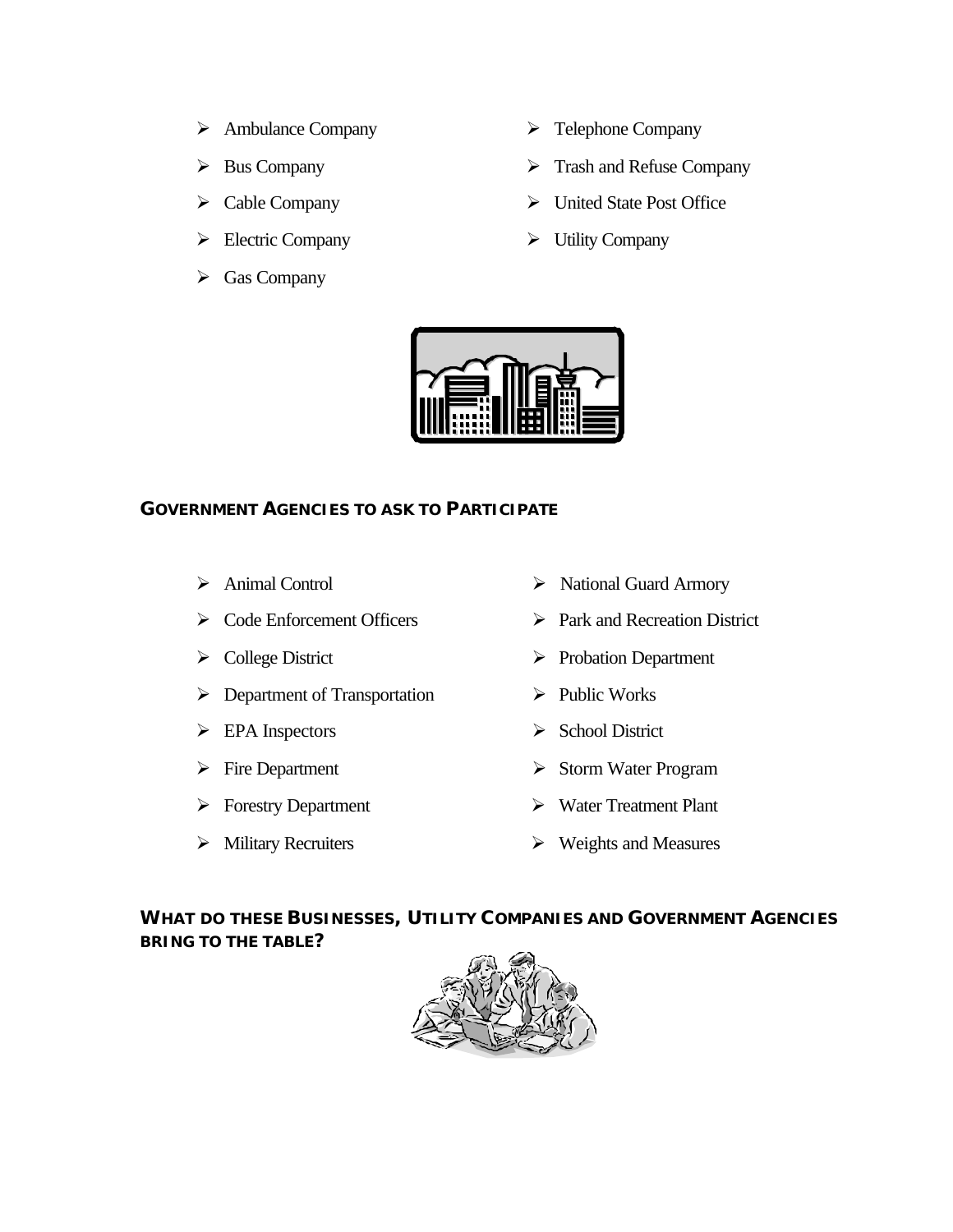Let us go through them one by one and discuss the businesses, utility companies and government agencies and what they can offer. Each business due to their industries, labor sources, customers, routes, and hours of operation brings another piece to the puzzle. Please understand nothing in this book is arbitrary. Thousands of hours of conversations, meeting and thoughts have gone into this project. Fire Department Captains, USDAFS Researchers, Law Enforcement personnel and the author have spent considerable time in analyzing these concepts and ideas and have come up with an effective program.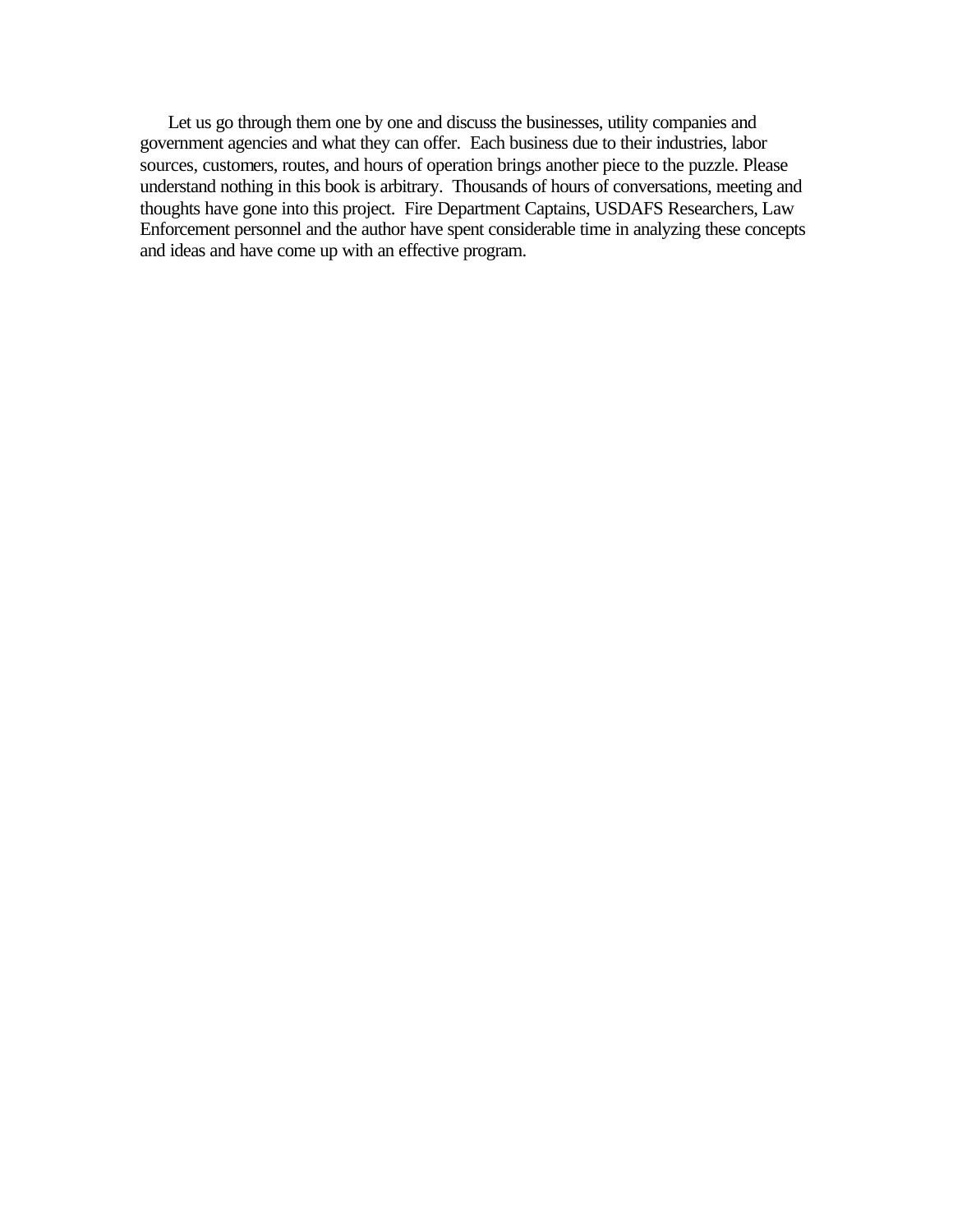Starting from the beginning:

 **THE CAR WASH GUYS:** Car Wash Guys wash cars at offices and residences. Their car wash trucks are in and out of parking lots all the time. Their schedules are flexible to meet customer demand; it varies a little each day. Their trucks are bright yellow and attract attention. They are staffed with young men who are always looking for the next car to wash, scanning parking lots. Driving slowly through neighborhoods looking for addresses of car wash customers who call in. There are two or three people looking around while driving around in the car wash truck. They also wash for many fleets in the town and can help with the initial recruitment. Plus, these franchisees are required to be involved in community service projects. If you do not have a franchisee in your area contact corporate to receive more information

**SNAP-ON TOOL FRANCHISEE:** These franchisees drive vehicles filled with expensive tools and are aware of what someone acts like and body behavior when they are getting ready to steal something, including their own inventory. These trucks have fancy alarms, and are built like fortresses to protect the inventory. They hear things on the street and know who the bad characters are. There franchisees are always willing to participate and know tons of people who will ask them, "What is that sign on your truck for?" Great word of mouth advertising for your program.

**AIR CONDITIONING COMPANIES:** Heating and Air Conditioning Companies often work for commercial properties on roofs, a great vantage point, and totally unexpected. They have constant communication. Their owners are usually very involved in city and civic affairs. They also work in apartment complexes and have a good vantage point for observation on top of roofs. They are also in residential neighborhoods of middle and upper middle class where people are at work and not around to protect their properties.

**REALTORS:** Realtors have a pulse on the community; they know the neighborhoods in the town. Some Real Estate offices grid the town by housing tracts, plus 4 zip code or census blocks and each realtor is in charge of a certain area. They often canvass the area and are on a first name basis with many residences. They know the Home Owners Association directors by name. They also refer and are in contact with painters, pool service companies, landscapers, interior decorators, snow removal companies, window washers, contractors, pool companies, and other various residential companies, which can also serve as part of the volunteer neighborhood watch program. They often tour or caravan with other realtors to look recent listings. In these weekly caravans you might have 4-5 other realtors in the car learning all about the neighborhood arson mobile watch program. Realtors know lots of people and are constantly involved with things around town, their jobs and success depend on it.

**PLUMBING COMPANIES:** Plumbers are highly paid individuals and tend to know all the income property owners of the town. These property owners are the movers and shakers who are also involved in all the philanthropic and political groups in the towns. Plumbers handle many emergencies and are some of the most randomly scheduled professionals. No one can predict when or where they will show up next, including themselves. A criminal planning an arson hates these types of wild cards. Like locksmiths called out to help with lock out problems, they can be anywhere at any time for anybody. A plumbing company with multiple trucks can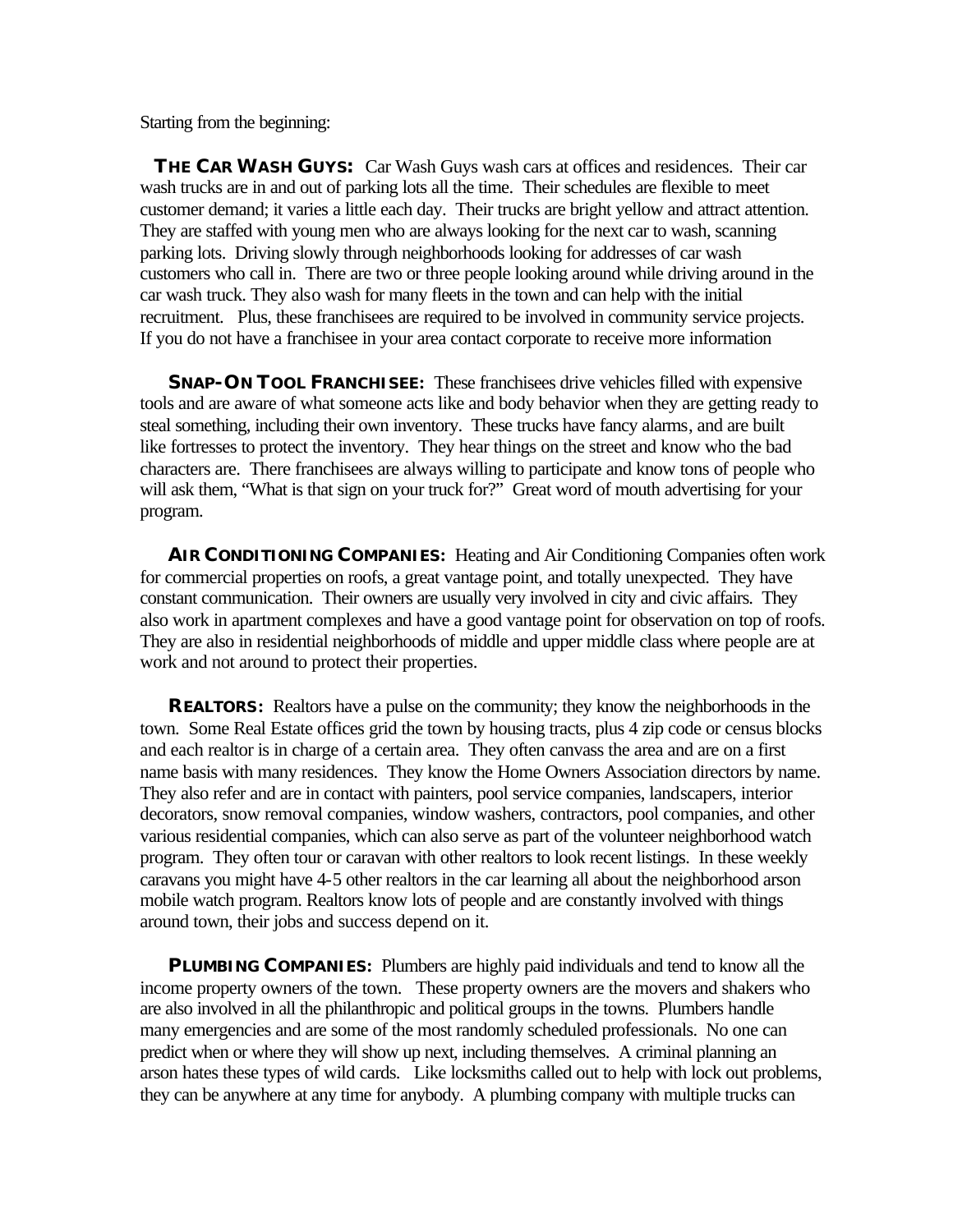be a great asset. A small company with one truck can also have just as many contacts around town. Both large and small plumbing companies will be more than happy to help your program.

**SECURITY COMPANIES:** They already are in this line of work and have multiple of vehicles and often employ former police officers, firemen and military personnel. They have communication, scanners, and bright lights. They will be glad to join the program simply for the PR value. This adds numbers to your group. Some security companies have many vehicles and with the signs on the back they are advertising your program on all their cars and receive just as much PR for being involved. We believe this is a great trade and they will also volunteer to help with the program. It is in their best interest to be involved. If your program gets too large they may help your program train new recruits since they probably have former retired sheriffs or police officers on staff or perhaps a local security company is owned by a former police chief.

**FLOWER COMPANIES:** Usually have delivery vans, which deliver to offices and homes. These vans park in small retail center parking lots at night. This fact helps the center from viability standpoint; it makes the arson scouting out the scene think twice. The owners of Flower Shops are involved in all kinds of things. If your group needs money to buy more Neighborhood Arson Mobile Watch Signs, they would surely have the contact name to get you in the door. No arson would ever suspect a Flower Van to be a mobile watch vehicle.

**DOMINOS PIZZA FRANCHISEES:** Domino's founder in building his company always made it a goal of his company to help out the community. For this reason nearly all their franchisees feel obligated to help in good causes. Their franchisees feel a strong commitment towards those ideals and that is one of the reasons that attracted them to the business in the first place. Dominos can be a great asset because on Friday and Saturday nights a single store may many pizzas. You may find that they need a number of signs, two for each car driven on those nights. Dominos Pizza will also put a flyer on top of every box of Pizza they deliver during the initial inauguration of the program. This way you will alert thousands of people at their homes about the new program. Since 10 % of the population are small business owners or self employed you may find that you will hit a couple of hundred more potential mobile watchers. If you do not have a Dominos Pizza Franchisee find another food delivery company or pizza place to help.

**MERRY MAIDS FRANCHISEES:** This maid service franchise is part of Service Master and also part of TruGreen-ChemLawn, American Home Inspections, and other residential and commercial service franchises. The Service Master Franchise system's original Founder, Marion Wade, was quite a great community spirited leader. Although the corporate culture has changed significantly, you find Merry Maids and Service Master franchisees as cooperative, helpful and committed. We have had success with them in the past and they tend to have many crews of cleaners throughout most towns.

**LOCAL MAID SERVICES:** These small businesses drive around and have scheduled routes for each day of the week. This program is something they will enjoy doing and they will be a very positive influence on the group. Most of these small business owners are very street smart and they know what is going on around town, who is doing what, and can easily spot out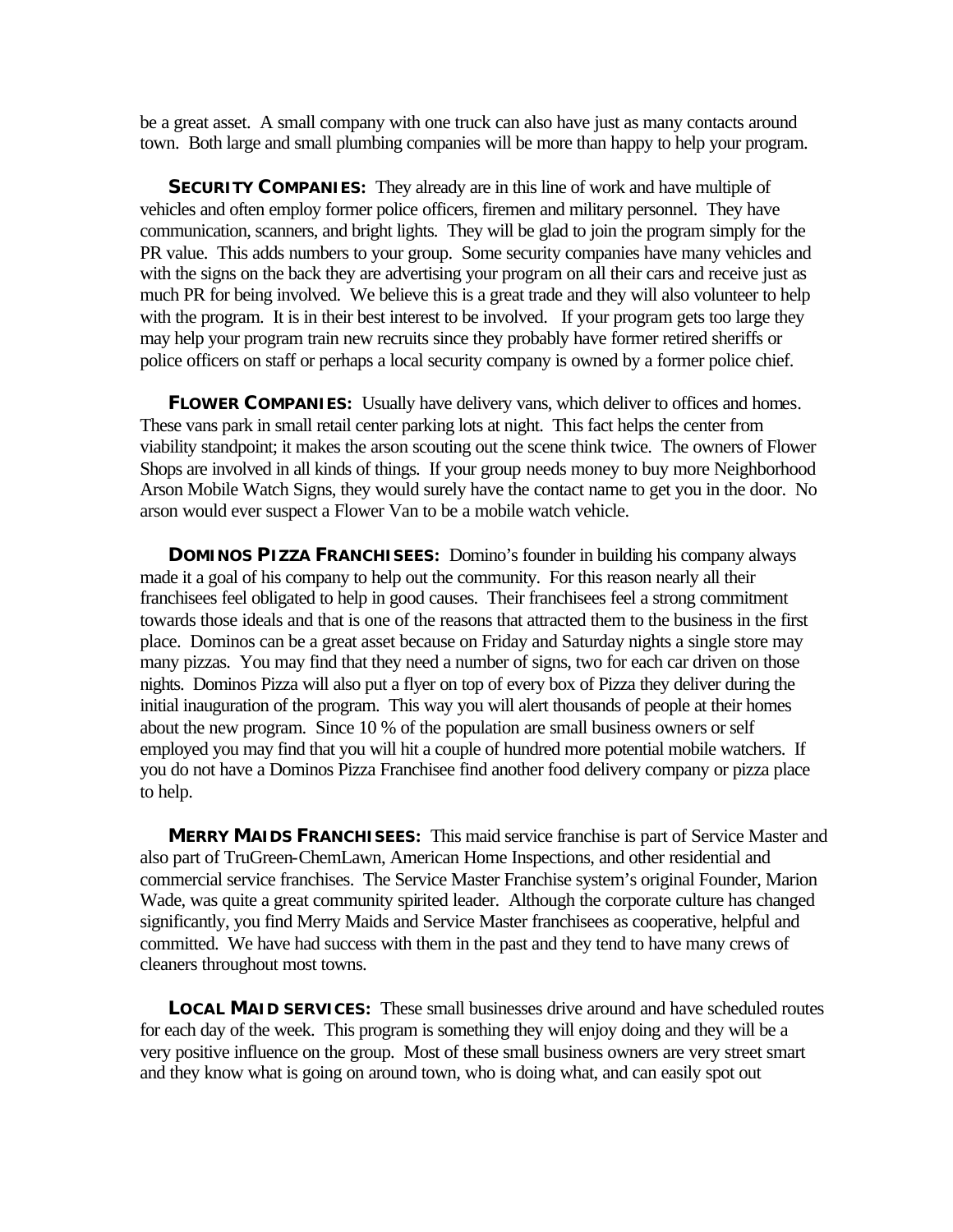suspicious behavior down the street. They will feel very happy to added to your group and have lots of contacts around town.

**TITLE SERVICE COMPANIES:** Title services have reps, which drive around all day and deliver documents and collect signatures, mingle with Realtors, and return the information and drop off literature. They will know which Realtors are most likely to want to join the program. A title company may have many reps thus many cars driving around helping the important exposure of the efforts. The title reps are usually GQ type guys and pleasant looking young women and make great people for your photo ops and press release pictures. These reps put on more miles than the police officers on their patrol cars. If you want a JFK looking individual for your press releases now you have one.

**POOL SERVICE COMPANIES:** Most of these small business people have many pools on their weekly routes. Some are commercial such as hotels, and apartments, but most are residential, thus bringing them into many neighborhoods each week. They will get a pretty good sense of the areas they work and the kinds of people that live there, this makes it easy for them to spot something out of place. Pool Service companies are great for you program, so find as many of these people as you can.

**LANDSCAPERS:** In America where many families have two bread-winners, the landscape business has flourished. It is not uncommon for a landscape company to have many units on the road. In rural areas they may be servicing non-resident properties. With these companies it is better to have stickers than magnets. They will lose magnets and you will have to replace them. They will have both commercial and residential customers, so they will be in shopping centers, business parks, government buildings, parks, golf courses, and housing areas. They are everywhere on a set schedule and very visible. Try to pick the Landscapers with the best image and the nicest and cleanest trucks. Remember they can also help by cutting back vegetation and if they know the serious nature of the problem this year, this maybe a winning combination.

**TRANSPORTATION COMPANIES:** Look in the phone book. They will take the PR and spread it around their Industry and use the public relations to help their businesses. That is fine because you will now have many units on the road with your signs, driving everywhere. It is said in an election that a bumper sticker is worth the same as \$200.00 in print media. Imagine what all these signs are worth in free advertising. When these transportation companies PR themselves in trade journals it may give another community a chance to prevent the catastrophic loss we are in our town. Another plus is that the drivers of all these vehicles are in constant contact with their dispatcher and if they see anything they will call it in. Remember also that the drivers of these vehicles sit up higher than in regular cars and can see over walls and fences, thus another advantage

**CONSTRUCTION COMPANIES:** The owners of construction companies will be tough to get to a meeting, but are more than willing to join the team and help with a look out. Construction people are also worried about crime due to materials leaving the job sites, vandalism of job sites and loss of tools out of their trucks. They understand the problems and are more than willing to get in and help anyway they can. They despise arsonists because they are worried about their own projects too. They are a great resource. They tend to be on the streets early in the mornings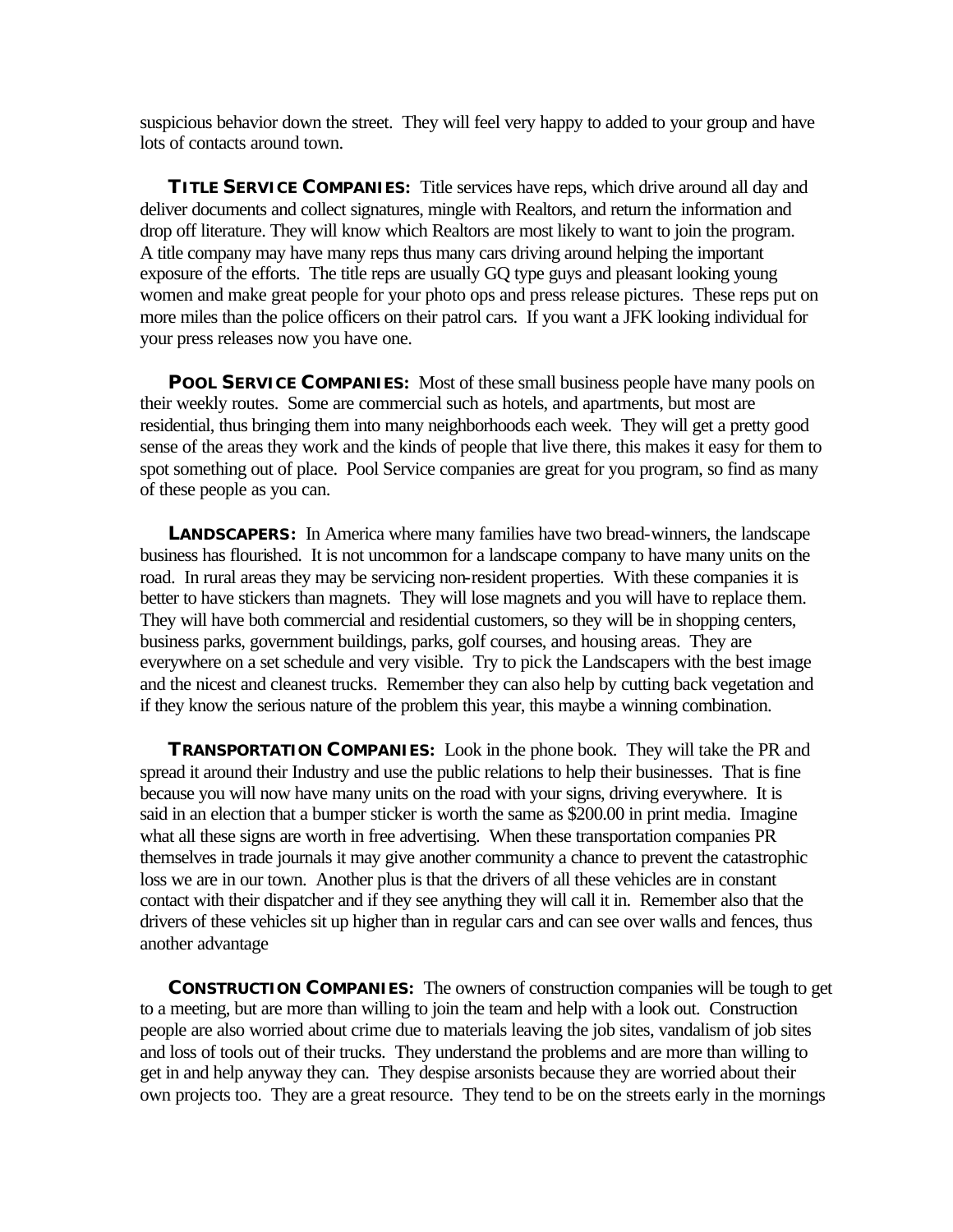and can help you with area coverage in early hours. They are always on their way to the coffee shops, materials pick up or picking up workers. They have always been an asset to the Arson Watch Teams.

**PAINTING COMPANIES:** Are usually run by owner operators and have many accounts from commercial buildings to income properties to residential and each job lasts a few days to a week and then they move to the next job around the town. Of course they run their businesses by cellular phone from the job sites. It pays for them to know lots of people because it is mainly a referral type business. You will be doing them a favor by asking the to participate and they normally will accept with no problem. They understand the nature of referrals to get their next jobs so they will also know how to refer more volunteers to the program.

**WINDOW WASHING COMPANIES:** These companies work in a very low cost, high volume business and know everybody in town, and certainly nearly every business owner or manager on their routes. At \$1-2 per pane, they must do a lot of windows to make money. They leave their vehicles in parking lots all over town for 20 minutes to 2 hours and move on. Some do residential as well. Parking in neighborhoods for the same time periods or longer. They are a great source for flyer distribution to merchants, retailers, etc. If you decide to have a Poster program, they can have those posters up all over town in days on the windows of businesses. Join us; "Neighborhood Arson Watch Program." It is a good way to build your arson watch program into a neighborhood watch program for those businesses that are not mobile to spread the word.

**SNOW REMOVAL COMPANIES:** They are driving around and out and about when everyone else in inside and toasty. They are out even when the arsonists are not. But just incase the arsonist does come out in the cold weather your team is still working and helping police with extra eyes. Many times the arsonist will case the place first, they may do this at any time. The police have much more important emergencies to take care of when the weather gets that bad. In the summer time the snow removal companies have other jobs and will also be willing to display the sign. They should have the training anyway in case of vehicle accidents they will see.

**GARAGE DOOR COMPANIES:** These companies deliver, install and repair garage doors in neighborhoods. It behooves these companies to participate because neighbors will not think they are stealing when they come to someone's house if they have the neighborhood Arson Mobile Watch sign on their trucks. So they are very apt to join the program and participate. They rely on referrals from other contractors, and can also help build your program in size and number of units on the road.

**SIGNAGE COMPANIES:** Since these companies make signs, and are in touch with the highest group of image conscience businesses in town, they can prove to also be a great recruiter of the most quality companies. If they also do vehicle signage then you will find that they have many leads for potential recruits to the program. They may even be inclined to give the program signs at their cost.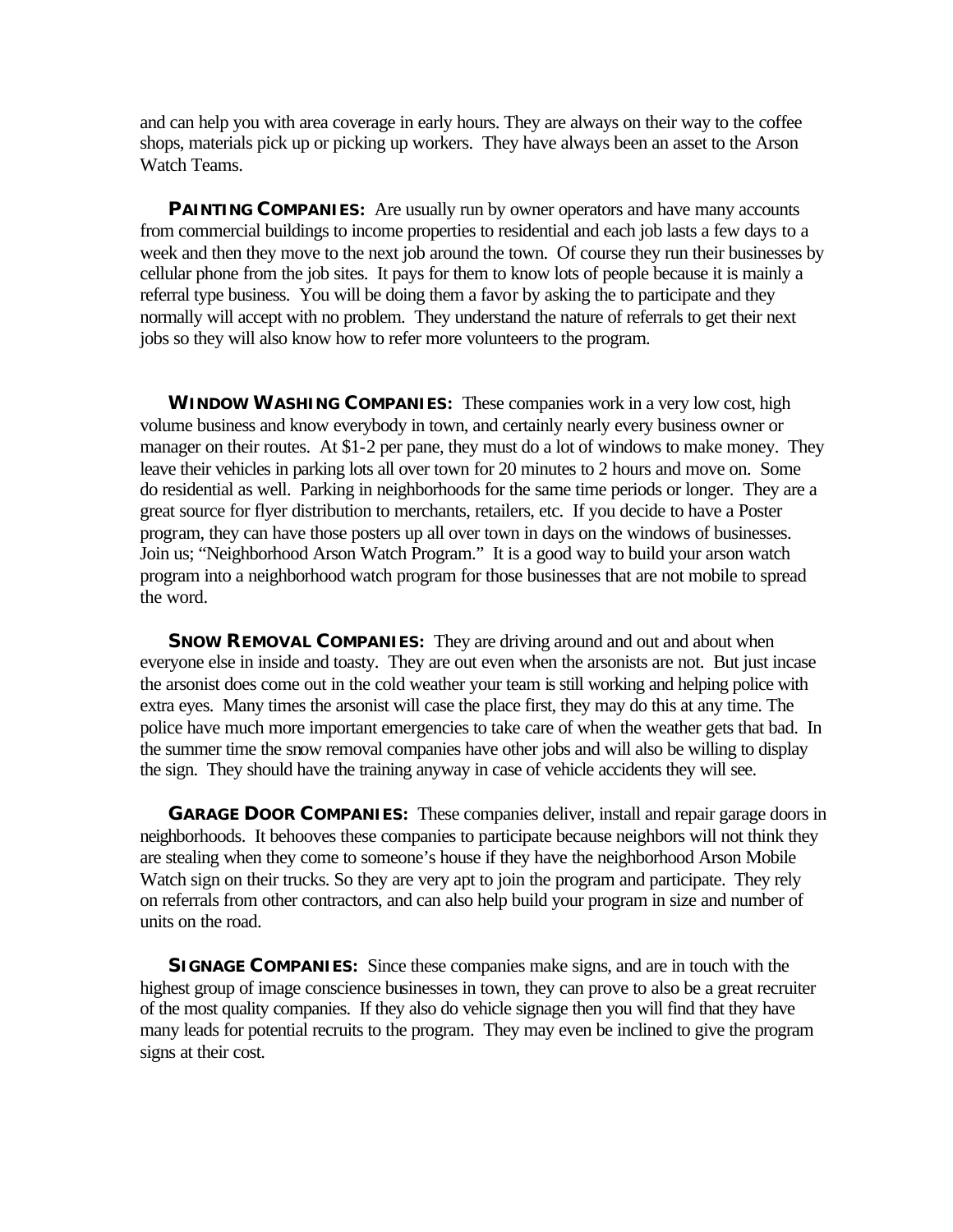**SOIL TESTING COMPANIES:** Soil companies are out at vacant lots before and during construction as well as closed businesses and vacant buildings doing environmental sampling of soil for potential buyers of properties, banks and planning departments. They may witness stealing of construction materials, graffiti, vandalism and squatters of abandoned buildings. They tend to have many trucks that go out into the field. They can also alert the fire department as to properties that are not maintained and have dry grass build-up or debris that can be potential fuel for fires.

**AUTO PARTS COMPANIES:** These companies drive around all day to dealerships, auto maintenance facilities, utility companies. They have many drivers, two-way dispatch and cover lots of territories. Their vehicles are driven by young high energy people who can really add excitement to the groups.

**MOBILE VETS AND DOG GROOMERS:** These business owners are usually small independents and have a sense of community pride. They are in gated communities as well as residential neighborhoods. They know animal people, ranchers, horse owners, animal rescue groups. They park in neighborhoods for hours tending to sick and injured animals or do grooming. They can also assist the group in devising a strategic plan to get the animals out in case of fire and places to keep animals safe and return them to their owners after fires or threats of fires. It pays to plan ahead.

**MILK MAN:** These delivery drivers are up early and can easily help cover residential areas in wee hours of the morning and also go to institutional facilities and are happy to help. A typical dairy may have many trucks driving around.

**BREAD COMPANIES:** These delivery drivers are up early and can easily help cover retail business areas in wee hours of the morning and also go to institutional facilities and are happy to help. Their product pick-up areas are in Industrial areas or lower income areas for the most part and since they start at 3:30-4:00 am in the morning they can also be a look out in those areas of your city. They deliver behind grocery stores, C-stores, General Stores and businesses all day until about one to two pm. Their varied schedule makes them perfect candidates for our program.

**BEVERAGE DISTRIBUTION COMPANIES:** These beverage companies go to gas stations, mini-marts, grocery stores, c-stores, bars, institutions, and are usually involved with all types of community activities; fairs, events, schools, etc. They need to remain in a positive light with local public relations. Many times their leadership of their company is involved in local service clubs, and chamber of commerce committees and non-profit kids groups on the board of directors. They maybe a source of on going funding for meetings and signage.

**CARPET CLEANING COMPANIES:** There are many carpet-cleaning companies, both franchisees and independents, and all of them should be in the program. You can use this to your advantage. Sign up one company and use it to try to sign up the rest of them. If every van which cleans carpets has a sign then there will not be a day when any given neighborhood goes without at least one visit from a member of the Neighborhood Arson Mobile Watch Program.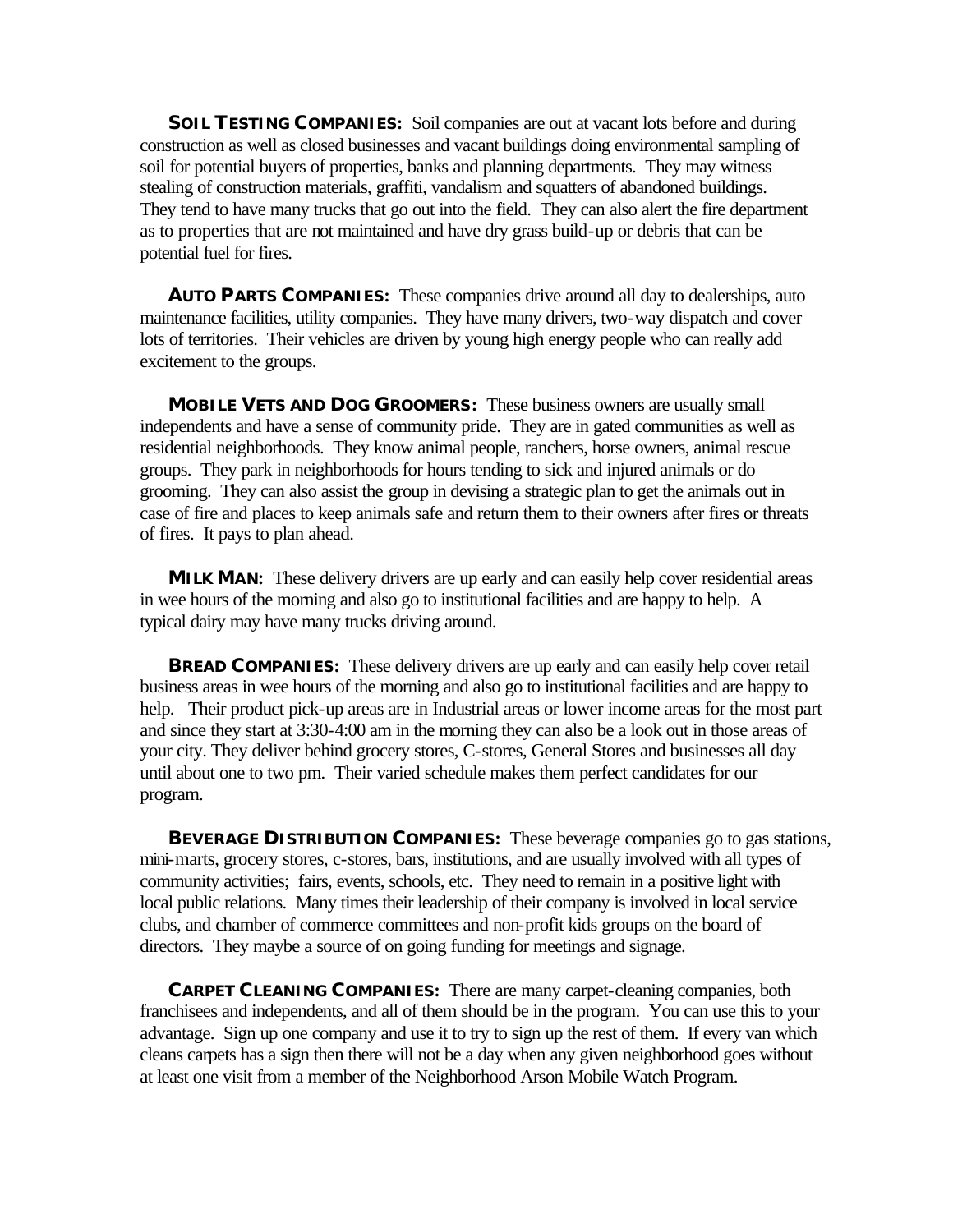**SCREEN MOBILE FRANCHISEES:** The Founder of The Screen Mobile Franchise System has reviewed this plan and has agreed to have his franchisees participate. It is a close-knit group and will be very easy to recruit them and have them recruit their industry contacts in construction, interior decorating and local window cleaners. Check to see if this franchise is represented in your area, if not it is a good franchise so tell a friend about it and add it to your group.

**TOW COMPANIES:** Tow companies are very well connected directly into the police department's, ambulance's and fire department's radio system, they have scanners and are listening to things like getaways and hit and runs and just might see that bad guy fly by. They can also help because they are 24 hours, 7 days a week service. And they are very visible.

**UNITED STATES POST OFFICE:** Normally the USPS will not put stickers on their LLVs (Long Life Vehicles) but the contract carriers who deliver the mail to their post office will. Also think about the number of mail vehicles? They will participate and you can have your local community police person, fire department or USDAFS representative contact the postmaster and set up a 30 minute meeting to explain to the carriers the importance of the program and then these mail carriers will become your stealth group. No one knows they are in the program but you. And they cover the whole city every work day. Most mail carriers now carry cell phones.

**TRASH COMPANY:** The trash company covers the whole town once per week. That is extremely great coverage. In some areas they cover twice a week, such as certain business districts. They also handle haul away containers at construction sites and have supervisors who cruise around all day with customer service issues and safety programs. All trucks have two-way radio to dispatchers. This group should also have a meeting especially for them at their facility to train drivers of the program.

**CABLE COMPANY:** Cable companies like other utility companies must remain in a good consumer light and establish a strong public relations program. This neighborhood arson mobile watch is exactly up that alley. The other great thing about them is they can advertise their participation on the community channel bulletin board and in public service announcements on their local stations. Cable companies may also be willing to ask of volunteers to the program though their mass media advantage point.

**GAS COMPANY:** The gas company can really be of great service. They have meter readers that go into neighborhood with scanning devises to read meters and some still have walkers, which go into the actual yards of residents. They may also be willing to put into their bills that they are helping with your neighborhood arson mobile watch program thus helping alert consumers and public of this program.

**ELECTRIC COMPANY:** Electric companies have employees who are often in boom trucks and are at a great vantage point looking down at situations from 30 feet in the air. All the while they have two-way communication via walkie-talkie. They tend to have some of the largest fleets in the area and have lots of divisions, which do everything from installation to customer service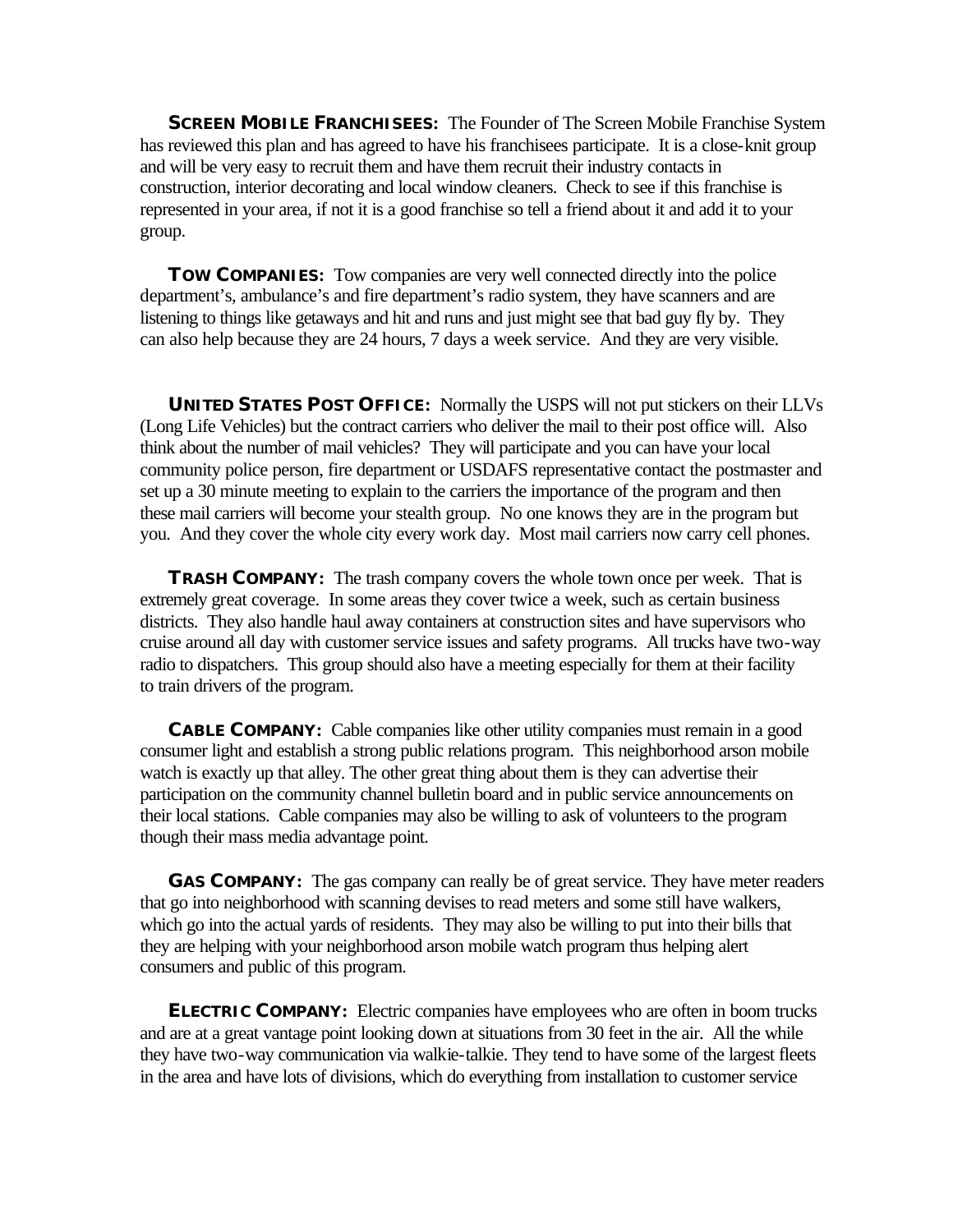and education. While on the boom trucks or near power poles the act as a temporary look out and might see smoke first.

**UTILITY COMPANY:** There are other utility companies in different areas covering a wide variety of services. Different areas have special needs and have utility companies set up to serve those needs. Check to see in your phone book if you have other utility companies, which are not listed here that can help with your program, it's coverage, and scope.

**BUS COMPANY:** Bus companies working with the towns are also under a little bit of pressure to promote the public good. You can use this to your advantage. They often have team meetings with their drivers. This is a good time to have the fire department or police community relations officer come in and give a talk. Even if they are reluctant to put the signs on the buses, they can still be a great driving force to the success of you local program. Contact them and ask for their participation.

**AMBULANCE COMPANY:** Ambulance companies during high traffic times will often strategically place themselves in shopping centers or fast food restaurant lots near their service zone. So they can get to the scene of an accident quicker. They remain on-call during this time, and wait with nothing to do. Why not have them observe the scene around that area? They are in two-way communication with all fire departments and law enforcement departments and hospital. They are young people who care and have lots of training. Perfect for our Arson Watch Team.

**MILITARY RECRUITERS:** Military recruiter's main focus is to recruit from the local population. They must interact with young people in their communities, therefore they become great judges of character. They know when a teenager is just acting tough just to be part of a larger future problem such as arson. They also park their cars in shopping centers and recruiting stations all day. They are looked up to by the high-energy youth. The same kids that may cause problems may become great members of our society.

**ANIMAL CONTROL:** Animal control employees are most likely to find out about things going on in the community in their travels to neighborhoods. Many animal control vehicles have light bars on top of the vehicle. They are trained to observe and a spot runaway animals, during these observations they may also see other things which are out of place.

**CODE ENFORCEMENT:** Code enforcement personnel are usually called out by complaints. The same complaints may turn out to be more serious than the actual the original complaint. Enforcement personnel are good because they will not report non-suspicious behavior, they have seen it all and know what is and is not a real problems. Each town or city may have one or more code enforcement personnel, which will help you increase the number of vehicles in called in the neighborhood arson mobile watch patrol.

**EPA INSPECTORS:** EPA inspectors go to many commercial and industrial sites each day. They often see graffiti, the dumping of 55 gallon drums, vandalism, etc. EPA inspectors are also good because they drive 4-door sedans that look official and have an emblem on the side. They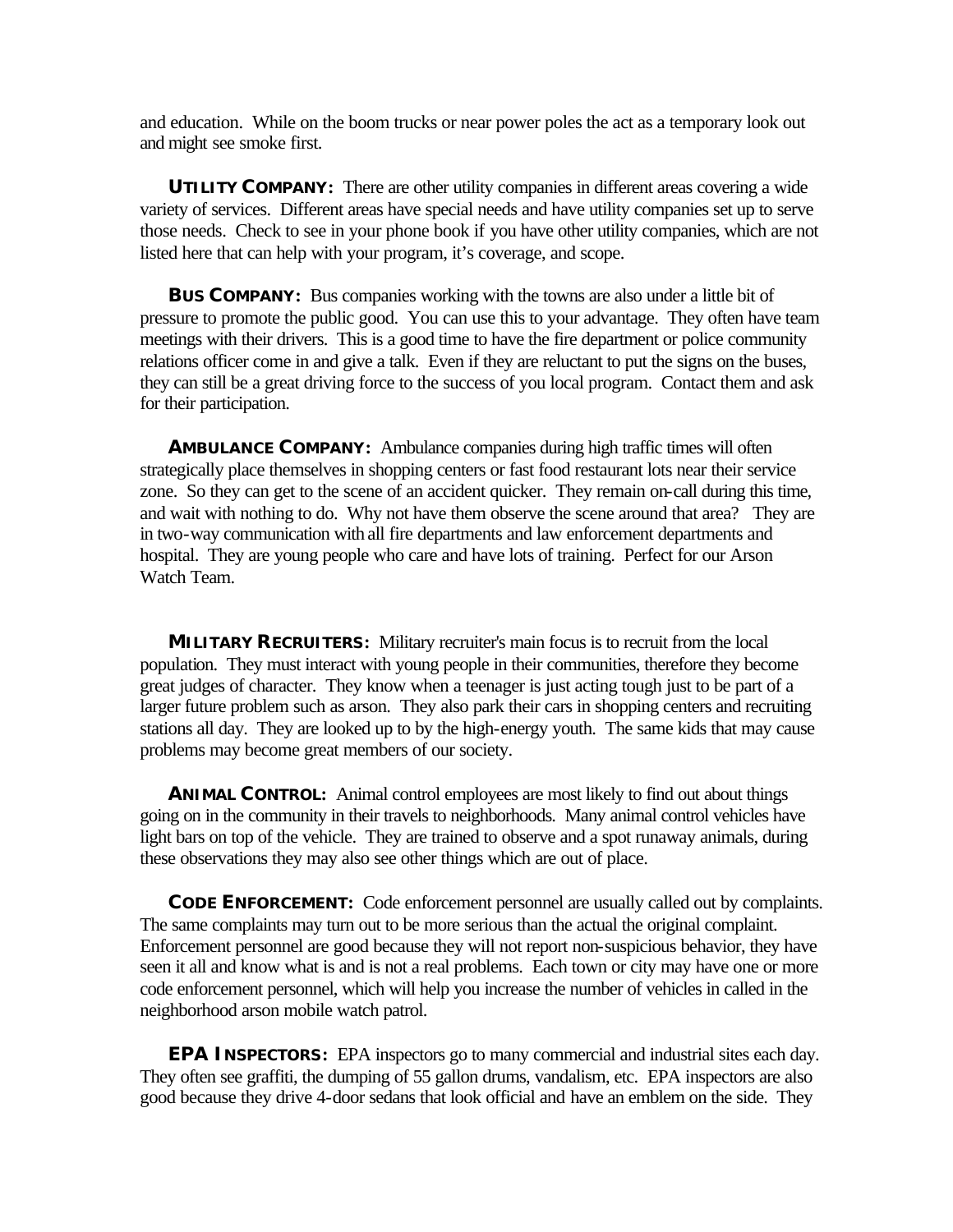also can read body language and understand suspicious behavior. They often wear uniforms of some type and have badges when they need to open the wallet and flash them. They also will find build up and debris of potential fuel for or the cause of, a fire

**WATER TREATMENT PLANT:** Treatment Plants often have vehicles and are happy to improve their image with the public. One of the most important things we have as part of our infrastructure and which accounts for a huge part of municipal budgets are these plants. They are constantly chasing parts to and from the facility to hardware stores and industrial part companies. This in itself is a huge network of individuals. And these plants spend big bucks and if they were to suggest that a parts company sign up for the neighborhood arson mobile watch program for the part companies delivery truck they would be hard pressed to decline since 20% of their sales comes from those types of treatment plants.

**FIRE DEPARTMENT:** These are people who can really help, whether or not they put the sign on the vehicles. Firemen are active sports enthusiasts and always carry communication. Walke-talkies or cell phones. The fire department has chiefs and executive departments with vehicles too. The executive department is very political and has to stay involved. They are so good at public relations and this gives them the platform they need to meet people, because if a fire breaks out, and they need to evacuate, time is of the essence and people need to heed the warning and trust their judgment.

**PROBATION DEPARTMENT:** Probation Department will be glad to help you with these programs. They tend to know many of the bad apples in the area and their friends. They often make social work house calls and meet with parents and loved ones. They are very much in touch with what is going on in your area. It is important to include them into your program, whether or not they put the sign on the cars.

**STORM WATER PROGRAM:** Storm water program personnel are somewhat of a new trend. They are in charge of making sure that only rain water goes into a storm drain, they work very closely with the code enforcement department in the city and sometimes share the same responsibilities. Illegal dumping and pollution are something else that happens too often in our rural areas. It also gives them a chance to work more closely with law enforcement and helps them have teeth in their jobs to stop the pollution.

**DEPARTMENT OF WEIGHTS AND MEASURES:** These vehicles do every thing from go to gas stations to measure that the pump does not cheat you to groceries to make sure that your produce scales work properly. Therefore they tend to be around the town on a non-consistent, non-scheduled, surprise visit basis. Making it unpredictable when and where they will be. Thus helping the nature of finding arsonists and keeping people honest.

**NATIONAL GUARD ARMORY:** These outlets can help you with a grand opening bringing in a tank, or Hummer, or troop carrier. They have many vehicles that drive around and do errands to run the facilities. Also this will help educate thousands of weekend warriors as to your new program. They are a great resource and some day they may even save the lives of all the people in the town during times of natural disaster, terrorist threat or civil unrest. Good people to have on any team and a public relations officer assigned to these things with a budget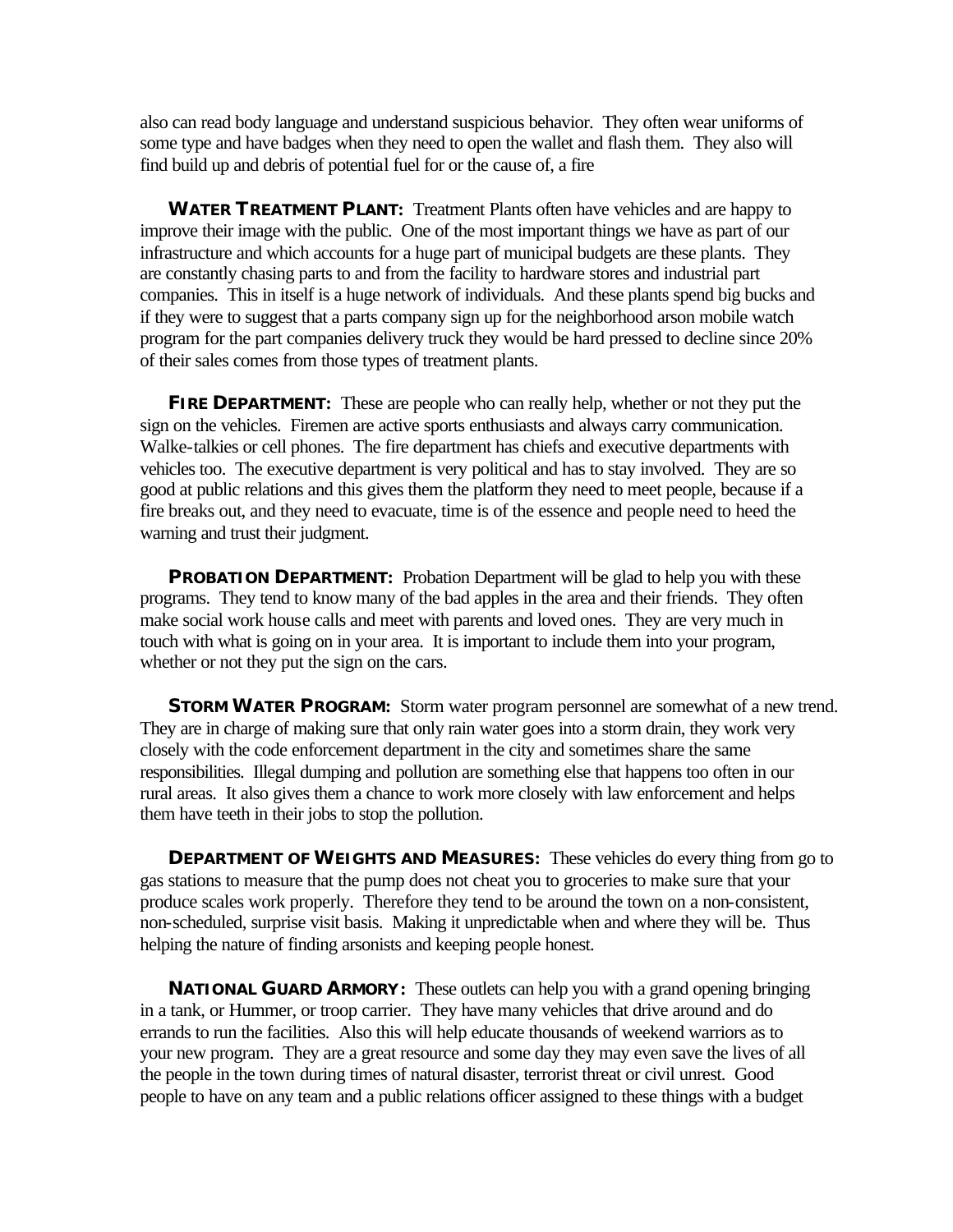too. There are many times during large fires that these people are called to help in the mainline defense, they probably would rather not be called up to fight a fire, so they enjoy the idea of prevention.

**COLLEGE DISTRICTS:** College districts are great because that is where students are; students have energy and want to change the World. This helps educate them that of our new program. They make great volunteers for future community endeavors and have great ideas. Colleges tend to have large budgets and much facility needs and therefore have all kinds of equipment and vehicles. They have ride on lawn mowers, street sweepers, supervisory cars, sports department transportation, utility pickups, etc. This program will help curb some of that crime and make the kids responsible and part of the solution instead. It introduces them to the notion of community volunteerism and if a fire breaks out there will be much needed clean-up help, these colleges, their labor and equipment can sure come in handy and they will PR their help in their newsletter to the powers to be in their academia world.

**UNIVERSITIES:** Universities have their own campus police, as well as there own set of problems. They are well aware of what happens on campus and are willing to participate to mitigate any negative PR that may have occurred in the past at their school. It shows they are doing something very proactive and also helps nearby residence feel safer. Universities should welcome this program and even wish to modify it to fit their needs on campus. Great, let them, it is about working together, not who thought of the idea or who gets credit for it. Our job is to prevent fires and allow for the most rapid response in the event lightening strikes.

## M E E T I N G A G E N D A

#### **FIRST MEETING AGENDA (SAMPLE)**

#### **THE 5 ARSON MOBILE WATCH COMMANDMENTS:**

- 1. Participants have no police powers.
- 2. Participants will always obey laws.
- 3. Participants will OBSERVE and REPORT suspicious behavior. This is a non-

confrontational program.

- 4. Participants will call first and attack small fires immediately after pin-pointing locations to authorities.
- 5. Participants will not try to extinguish large fires or block access.

#### **HAND OUT POCKET PROCEDURE MANUALS THAT OUTLINES:**

1. Do's and Don'ts